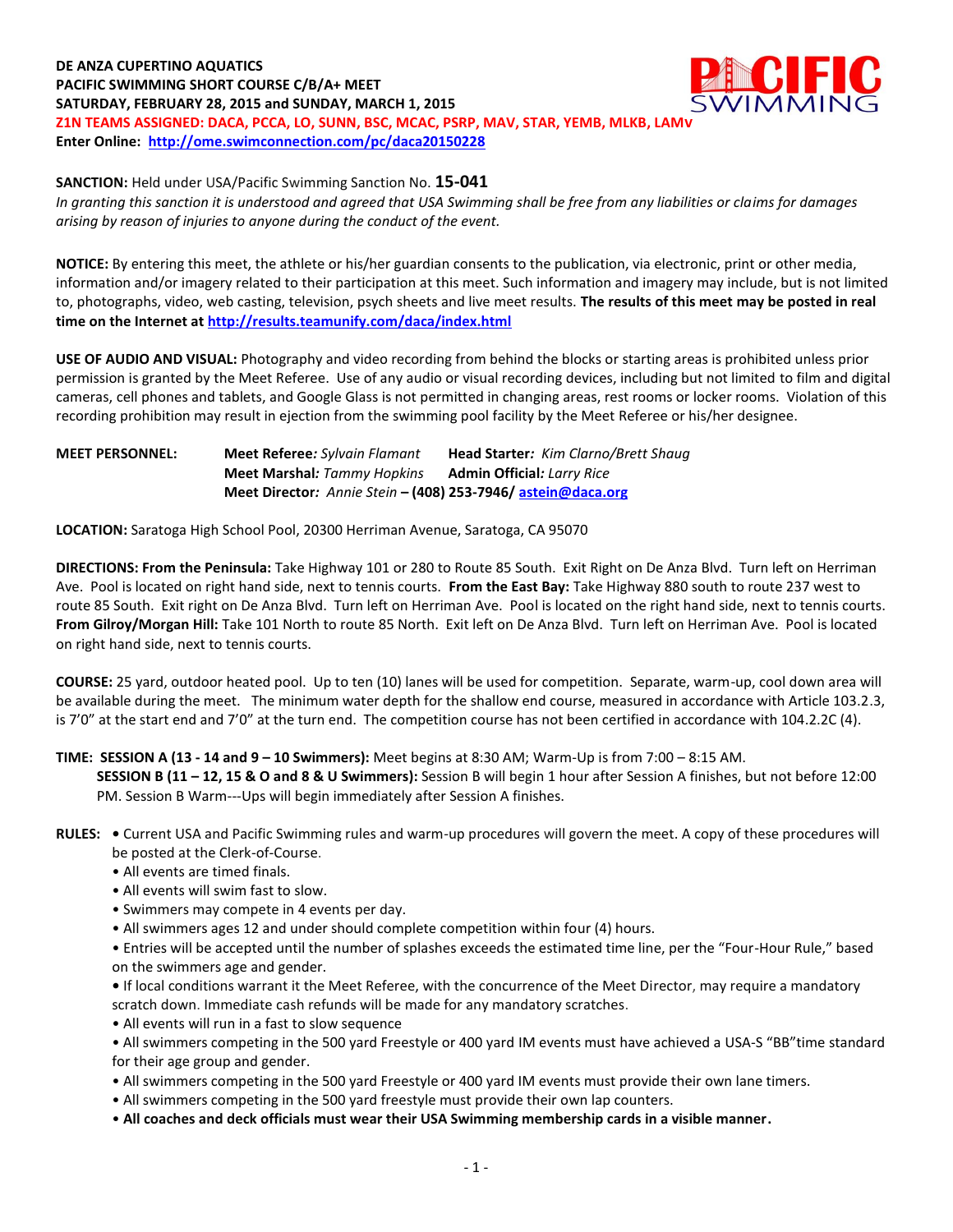**ATTENTION HIGH SCHOOL SWIMMERS:** If you are a high school swimmer in season, you need to be Unattached from this meet. It is the swimmers responsibility to be Unattached from this meet. You can un-attach at the meet if necessary. This does not apply to swimmers swimming under the rules of the Nevada Interscholastic Activities Association (NIAA).

**UNACCOMPANIED SWIMMERS:** Any USA-S athlete-member competing at the meet must be accompanied by a USA Swimming member-coach for the purposes of athlete supervision during warm-up, competition and warm-down. If a coach-member of the athlete's USA-S Club does not attend the meet to serve in said supervisory capacity, it is the responsibility of the swimmer or the swimmer's legal guardian to arrange for supervision by a USA-S member-coach. The Meet Director or Meet Referee may assist the swimmer in making arrangements for such supervision; however, it is recommended that such arrangements be made in advance of the meet by the athlete's USA-S Club Member-Coach.

**RACING STARTS:** Swimmers must be certified by a USA-S member-coach as being proficient in performing a racing start, or must start the race in the water. It is the responsibility of the swimmer or the swimmer's legal guardian to ensure compliance with this requirement.

### **RESTRICTIONS:**

- Smoking and the use of other tobacco products is prohibited on the pool deck, in the locker rooms, in spectator seating, on standing areas and in all areas used by swimmers, during the meet and during warm-up periods.
- Sale and use of alcoholic beverages is prohibited in all areas of the meet venue.
- No glass containers are allowed in the meet venue.
- No propane heater is permitted except for snack bar/meet operations.
- All shelters must be properly secured.
- Changing into or out of swimsuits other than in locker rooms or other designated areas is prohibited.

• Destructive devices, to include but not limited to, explosive devices and equipment, firearms (open or concealed), blades, knives, mace, stun guns and blunt objects are strictly prohibited in the swimming facility and its surrounding areas. If observed, the Meet Referee or his/her designee may ask that these devices be stored safely away from the public or removed from the facility. Noncompliance may result in the reporting to law enforcement authorities and ejection from the facility. Law enforcement officers (LEO) are exempt per applicable laws.

**ELIGIBILITY:** • Swimmers must be current members of USA-S and enter their name and registration number on the meet entry card as they are shown on their Registration Card. If this is not done, it may be difficult to match the swimmer with the registration and times database. The meet host will check all swimmer registrations against the SWIMS database and if not found to be registered, the Meet Director shall accept the registration at the meet (a \$10 surcharge will be added to the regular registration fee). Duplicate registrations will be refunded by mail.

• Swimmers in the "A" Division must have met at least USA Swimming Motivational "A" minimum time standard. Swimmers in the "B" Division must have met at least the listed "B" minimum time standard. All entry times slower than the listed "B" time standard will be in the "C" Division.

• Entries with **"NO TIME" will be ACCEPTED (exception – 500 Yard Free and 400 Yard IM).**

• Entry times submitted for this meet will be checked against a computer database and may be changed in accordance with Pacific Swimming Entry Time Verification Procedures.

- Disabled swimmers are welcome to attend this meet and should contact the Meet Director or Meet Referee regarding and special accommodations on entry times and seeding per Pacific Swimming policy.
- Swimmers 19 years of age and over may compete in the meet for time only, no awards. Such swimmers must have met standards for the 17-18 age group.
- The swimmer's age will be the age of the swimmer on the first day of the meet.

**ENTRY PRIORITY: Swimmers from DACA, PCCA, LO, SUNN, BSC, MCAC, PSRP, MAV, STAR, YEMB, MLKB and LAMV entering online must do so by 11:59 PM Wednesday, February 11 th, 2015 in order to receive priority acceptance to the meet. Surface mail entries**  must be postmarked by Monday, February 9<sup>.,</sup> 2015 in order to receive priority acceptance to the meet. <u>No swimmers other than</u> those from DACA, PCCA, LO, SUNN, BSC, MCAC, PSRP, MAV, STAR, YEMB, MLKB and LAMV may enter the meet until the priority period has concluded.

**ENTRY FEES:** \$4.00 per event plus an \$8.00 participation fee per swimmer. Entries will be rejected if payment is not sent at time of request.

**ONLINE ENTRIES:** To enter online go to **<http://ome.swimconnection.com/pc/daca20150228>** to receive an immediate entry confirmation. This method requires payment by credit card. Swim Connection, LLC charges a processing fee for this service, equal to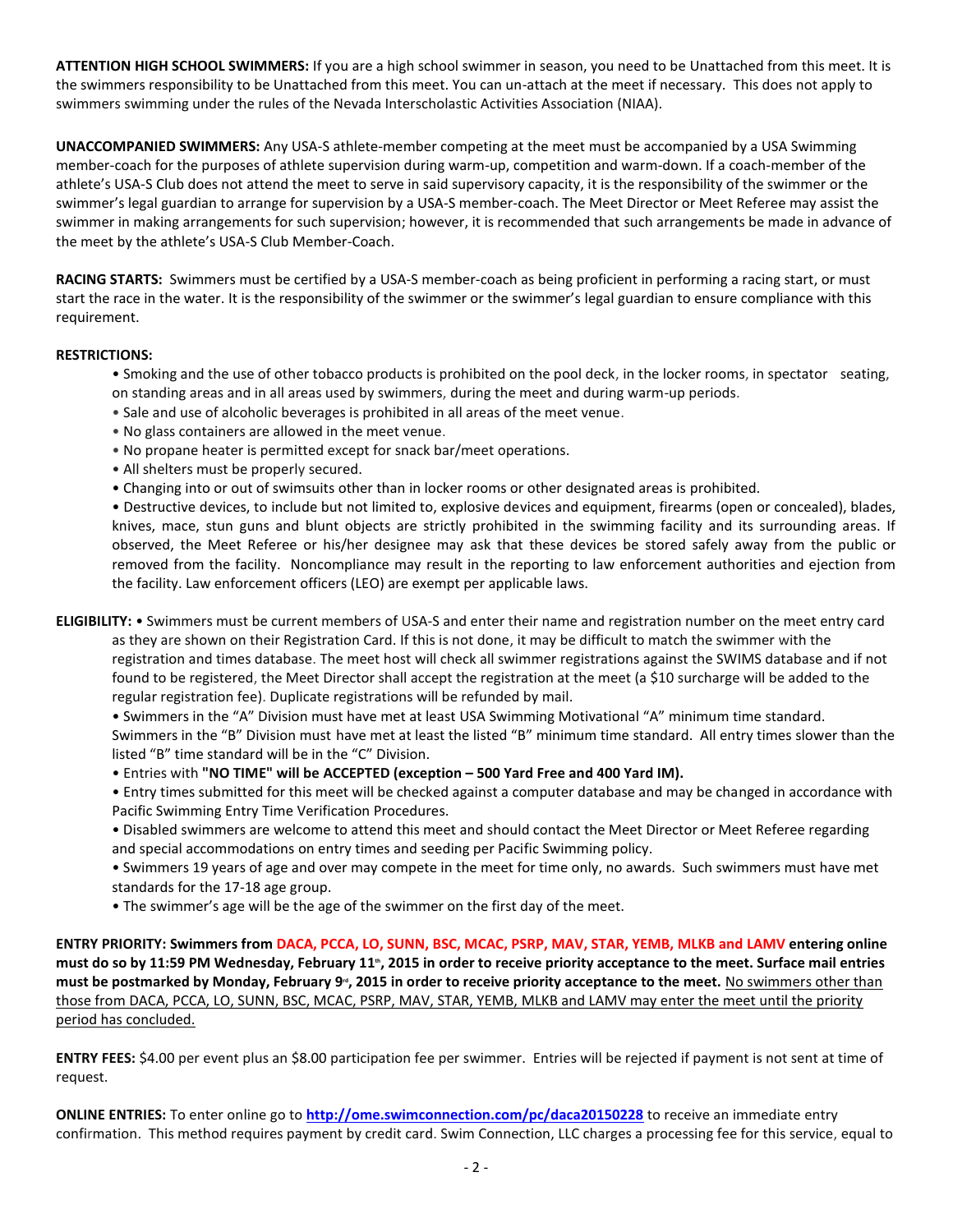\$1 per swimmer plus 5% of the total Entry Fees. Please note that the processing fee is a separate fee from the Entry Fees. If you do not wish to pay the processing fee, enter the meet using a mail entry. **Entering online is a convenience, is completely voluntary, and is in no way required or expected of a swimmer by Pacific Swimming.** Online entries will be accepted through Wednesday, **February 18th at 11:59PM.** No refunds will be made, except mandatory scratch downs.

**MAILED OR HAND DELIVERED ENTRIES**: Entries must be on the attached consolidated entry form. Forms must be filled out completely and printed clearly with swimmers best time. Entries must be postmarked by midnight, Monday, **February 16th** or hand delivered by 6:30 p.m. Wednesday, **February 18th** . No late entries will be accepted. No refunds will be made, except mandatory scratch downs. Requests for confirmation of receipt of entries should include a self-addressed stamped envelope.

| Make check payable to: DACA         |                                             |
|-------------------------------------|---------------------------------------------|
| <b>Mail entries to: Annie Stein</b> | <b>Hand deliver entries to: Annie Stein</b> |
| 1080 S. De Anza Blvd.               | 1080 S. De Anza Blyd.                       |
| San Jose, CA 95129                  | San Jose, CA 95129                          |

**CHECK-IN:** The meet will be deck seeded. Swimmers must check-in at the Clerk-of-Course. Close of check-in for all individual events shall be no more than 60 minutes before the estimated time of the start of the first heat of the event. No event shall be closed more than 30 minutes before the scheduled start of the session. Swimmers who do not check in will not be seeded and will not be allowed to compete in that event.

**SCRATCHES:** Any swimmers not reporting for or competing in an individual timed final event that they have checked in for shall not be penalized.

**AWARDS:** Individual events will be awarded in the A, B, and C division. Ribbons for First through Eighth place will be given to the following age groups 8 & U, 9 ‐ 10, 11 - 12. Swimmers 13 years of age and older will not receive awards. "A" time medals will be given to swimmers achieving a new USA-S " A" times, regardless of place achieved in the event. All awards must be picked up at the meet by coaches at the end of the meet. Awards will not be mailed.

**ADMISSION:** Free. A 2-day program will be available for a fee

**SNACK BAR & HOSPITALITY:** A snack bar will be available throughout the competition. Coaches and working deck officials will be provided lunch.

**MISCELLANEOUS:** No overnight parking is allowed. Facilities will not be provided after meet hours. All participating teams are expected to provide lane timers based upon the number of swimmers registered to swim each day. Team timing lanes for Saturday and Sunday will be assigned and team representatives will be notified of assignments during the week prior to the meet.

**MINIMUM OFFICIALS:** Teams must follow Zone 1 North rules for providing officials. Each team must provide officials for each session according to the number of swimmers entered in that session, following the table below. Teams that do not provide sufficient officials must provide coaches to act in the place of officials.

| Club swimmers entered in session | Trained and carded officials requested |
|----------------------------------|----------------------------------------|
| $1 - 10$                         |                                        |
| $11 - 25$                        |                                        |
| 26-50                            |                                        |
| 51-75                            |                                        |
| 76-100                           |                                        |
| 100 or more                      | 5 and up (1 for every 25 swimmers)     |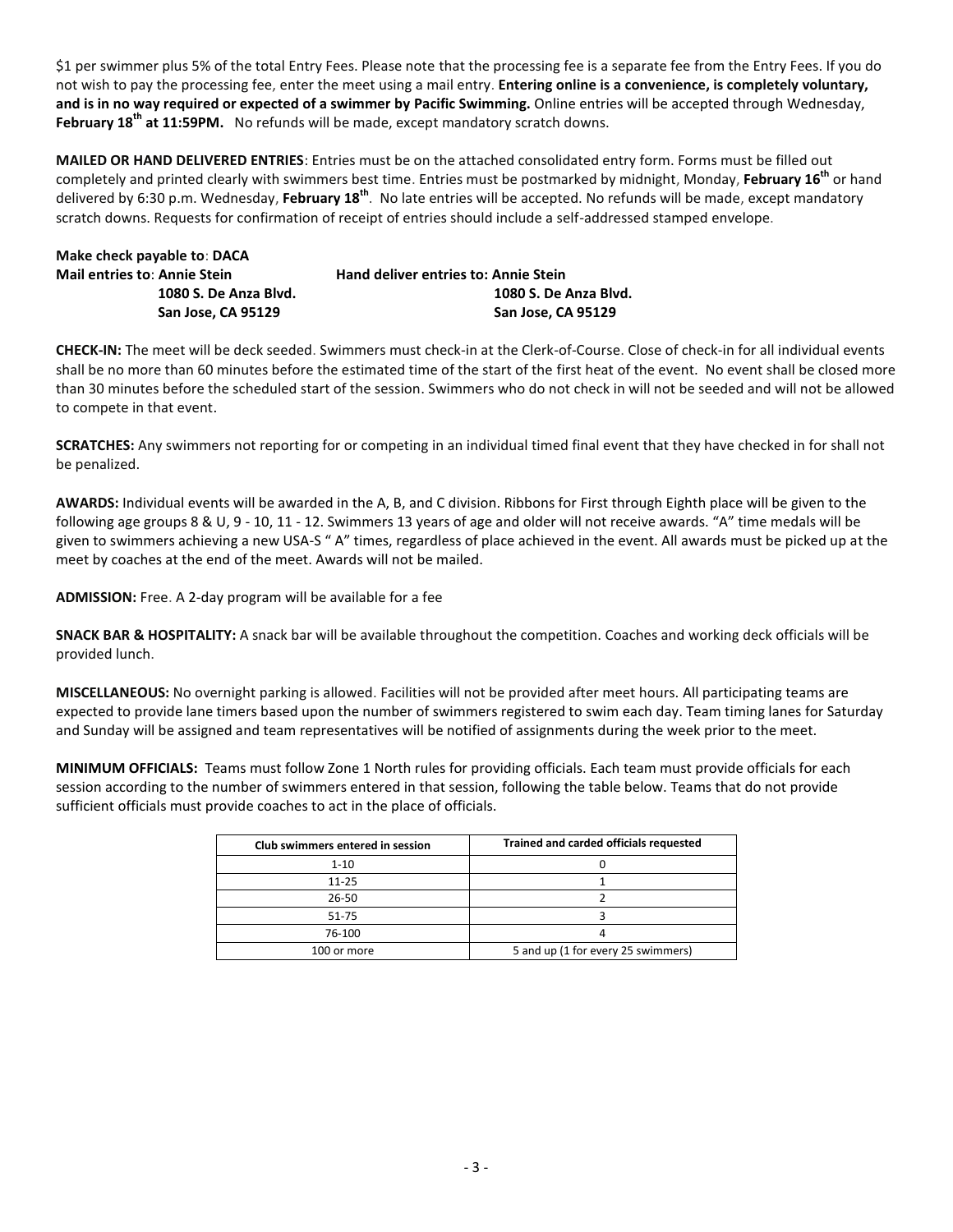#### **EVENT SUMMARY**

|        |              | <b>SUNDAY</b> |        |                    |                   |          |              |              |              |
|--------|--------------|---------------|--------|--------------------|-------------------|----------|--------------|--------------|--------------|
| 8 & UN | $9-10$       | $11 - 12$     | 13-14  | <b>15 &amp; OV</b> | <b>8 &amp; UN</b> | $9 - 10$ | $11 - 12$    | $13 - 14$    | 15 & OV      |
| 25 BK  | 100 FR       | 100 BK        | 100 FR | 100 FR             | <b>50 FR</b>      | 100 BK   | 100 FR       | 100 BK       | 100 BK       |
| 100 FR | 50 BK        | 100 IM        | 200 BK | 200 BK             | <b>25 FL</b>      | 100 FL   | 100 FL       | 100 FL       | 100 FL       |
| 25 BR  | <b>50 BR</b> | 200 BR        | 100 BR | 100 BR             | <b>50 BR</b>      | 200 FR   | <b>50 BR</b> | 200 FR       | 200 FR       |
| 50 FL  | 200 IM       | 50 FL         | 200 FL | 200 FL             | <b>25 FR</b>      | 100 IM   | <b>50 FR</b> | <b>50 FR</b> | <b>50 FR</b> |
|        |              | 500 FR        | 200 IM | 200 IM             |                   |          | 200 IM       | 400 IM       | 400 IM       |

# **EVENTS**

|                | SATURDAY, FEBRUARY 28 <sup>th</sup> |                |         | SUNDAY, MARCH 1st  |             |
|----------------|-------------------------------------|----------------|---------|--------------------|-------------|
|                | <b>SESSION A</b>                    |                |         | <b>SESSION A</b>   |             |
| GIRLS #        | <b>EVENT</b>                        | <b>BOYS#</b>   | GIRLS # | <b>EVENT</b>       | <b>BOYS</b> |
| $\mathbf{1}$   | 13-14 100 FREE                      | $\overline{2}$ | 47      | 13-14 100 BACK     | 48          |
| $\overline{3}$ | $9 - 10100$ FREE                    | 4              | 49      | 9-10 100 BACK      | 50          |
| 5              | 13-14 200 BACK                      | 6              | 51      | 13-14 100 FLY      | 52          |
| $\overline{7}$ | $9 - 1050$ BACK                     | 8              | 53      | $9 - 10100$ FLY    | 54          |
| 9              | 13-14 100 BREAST                    | 10             | 55      | 13-14 200 FREE     | 56          |
| 11             | 9-1050 BREAST                       | 12             | 57      | $9 - 10200$ FREE   | 58          |
| 13             | 13-14 200 FLY                       | 14             | 59      | $13 - 1450$ FREE   | 60          |
| 15             | $9 - 10200$ IM                      | 16             | 61      | $9 - 10100$ IM     | 62          |
| 17             | $13 - 14200$ IM                     | 18             | $63*$   | 13-14 400 IM       | $64*$       |
|                | <b>SESSION B</b>                    |                |         | <b>SESSION B</b>   |             |
| 19             | 15 & O 100 FREE                     | 20             | 65      | $11 - 12$ 100 FREE | 66          |
| 21             | 11-12 100 BACK                      | 22             | 67      | 8 & U 50 FREE      | 68          |
| 23             | 8 & U 25 BACK                       | 24             | 69      | 15 & O 100 BACK    | 70          |
| 25             | 15 & O 200 BACK                     | 26             | 71      | $11 - 12$ 100 FLY  | 72          |
| 27             | $11 - 12100$ IM                     | 28             | 73      | 8 & U 25 FLY       | 74          |
| 29             | 8 & U 100 FREE                      | 30             | 75      | 15 & O 100 FLY     | 76          |
| 31             | 15 & O 100 BREAST                   | 32             | 77      | 11-12 50 BREAST    | 78          |
| 33             | 11-12 200 BREAST                    | 34             | 79      | 8 & U 50 BREAST    | 80          |
| 35             | 8 & U 25 BREAST                     | 36             | 81      | 15 & O 200 FREE    | 82          |
| 37             | 15 & O 200 FLY                      | 38             | 83      | $11 - 1250$ FREE   | 84          |
| 39             | $11 - 1250$ FLY                     | 40             | 85      | 8 & U 25 FREE      | 86          |
| 41             | 8 & U 50 FLY                        | 42             | 87      | 15 & O 50 FREE     | 88          |
| 43             | 15 & O 200 IM                       | 44             | 89      | $11 - 12200$ IM    | 90          |
| 45*            | $11 - 12500$ FREE                   | 46*            | $91*$   | 15 & O 400 IM      | $92*$       |

|                | SATURDAY, FEBRUARY 28 <sup>th</sup> |                |         | SUNDAY, MARCH 1st |                    |              |  |  |  |
|----------------|-------------------------------------|----------------|---------|-------------------|--------------------|--------------|--|--|--|
|                | <b>SESSION A</b>                    |                |         |                   | <b>SESSION A</b>   |              |  |  |  |
| GIRLS#         | <b>EVENT</b>                        | <b>BOYS#</b>   | GIRLS # |                   | <b>EVENT</b>       | <b>BOYS#</b> |  |  |  |
| $\mathbf{1}$   | 13-14 100 FREE                      | $\overline{2}$ | 47      |                   | 13-14 100 BACK     | 48           |  |  |  |
| $\overline{3}$ | $9 - 10100$ FREE                    | $\overline{4}$ | 49      |                   | 9-10 100 BACK      | 50           |  |  |  |
| 5              | 13-14 200 BACK                      | 6              | 51      |                   | 13-14 100 FLY      | 52           |  |  |  |
| $\overline{7}$ | $9 - 1050$ BACK                     | 8              | 53      |                   | $9 - 10100$ FLY    | 54           |  |  |  |
| 9              | 13-14 100 BREAST                    | 10             | 55      |                   | $13 - 14200$ FREE  | 56           |  |  |  |
| 11             | 9-1050 BREAST                       | 12             | 57      |                   | $9 - 10200$ FREE   | 58           |  |  |  |
| 13             | 13-14 200 FLY                       | 14             | 59      |                   | $13 - 1450$ FREE   | 60           |  |  |  |
| 15             | $9 - 10200$ IM                      | 16             | 61      |                   | $9 - 10100$ IM     | 62           |  |  |  |
| 17             | 13-14 200 IM                        | 18             |         | $63*$             | 13-14 400 IM       | $64*$        |  |  |  |
|                | <b>SESSION B</b>                    |                |         | <b>SESSION B</b>  |                    |              |  |  |  |
| 19             | 15 & O 100 FREE                     | 20             | 65      |                   | $11 - 12$ 100 FREE | 66           |  |  |  |
| 21             | 11-12 100 BACK                      | 22             | 67      |                   | 8 & U 50 FREE      | 68           |  |  |  |
| 23             | 8 & U 25 BACK                       | 24             | 69      |                   | 15 & O 100 BACK    | 70           |  |  |  |
| 25             | 15 & O 200 BACK                     | 26             | 71      |                   | $11 - 12$ 100 FLY  | 72           |  |  |  |
| 27             | $11 - 12$ 100 IM                    | 28             | 73      |                   | 8 & U 25 FLY       | 74           |  |  |  |
| 29             | 8 & U 100 FREE                      | 30             | 75      |                   | 15 & O 100 FLY     | 76           |  |  |  |
| 31             | 15 & O 100 BREAST                   | 32             | 77      |                   | 11-12 50 BREAST    | 78           |  |  |  |
| 33             | 11-12 200 BREAST                    | 34             | 79      |                   | 8 & U 50 BREAST    | 80           |  |  |  |
| 35             | 8 & U 25 BREAST                     | 36             | 81      |                   | 15 & O 200 FREE    | 82           |  |  |  |
| 37             | 15 & O 200 FLY                      | 38             | 83      |                   | $11 - 1250$ FREE   | 84           |  |  |  |
| 39             | $11 - 1250$ FLY                     | 40             | 85      |                   | 8 & U 25 FREE      | 86           |  |  |  |
| 41             | 8 & U 50 FLY                        | 42             | 87      |                   | 15 & O 50 FREE     | 88           |  |  |  |
| 43             | 15 & O 200 IM                       | 44             | 89      |                   | $11 - 12200$ IM    | 90           |  |  |  |
| 45*            | $11 - 12500$ FREE                   | $46*$          |         | $91*$             | 15 & O 400 IM      | $92*$        |  |  |  |

\*Swimmers in the 500 FREE and 400 IM must have achieved a USA-S "BB" Time Standard \*Swimmers in the 400 IM must provide their own timers. \*Swimmers in the 500 FREE must provide their own timers and lane counters

Use the following URL to find the time standards: <http://www.pacswim.org/swim-meet-times/standards>